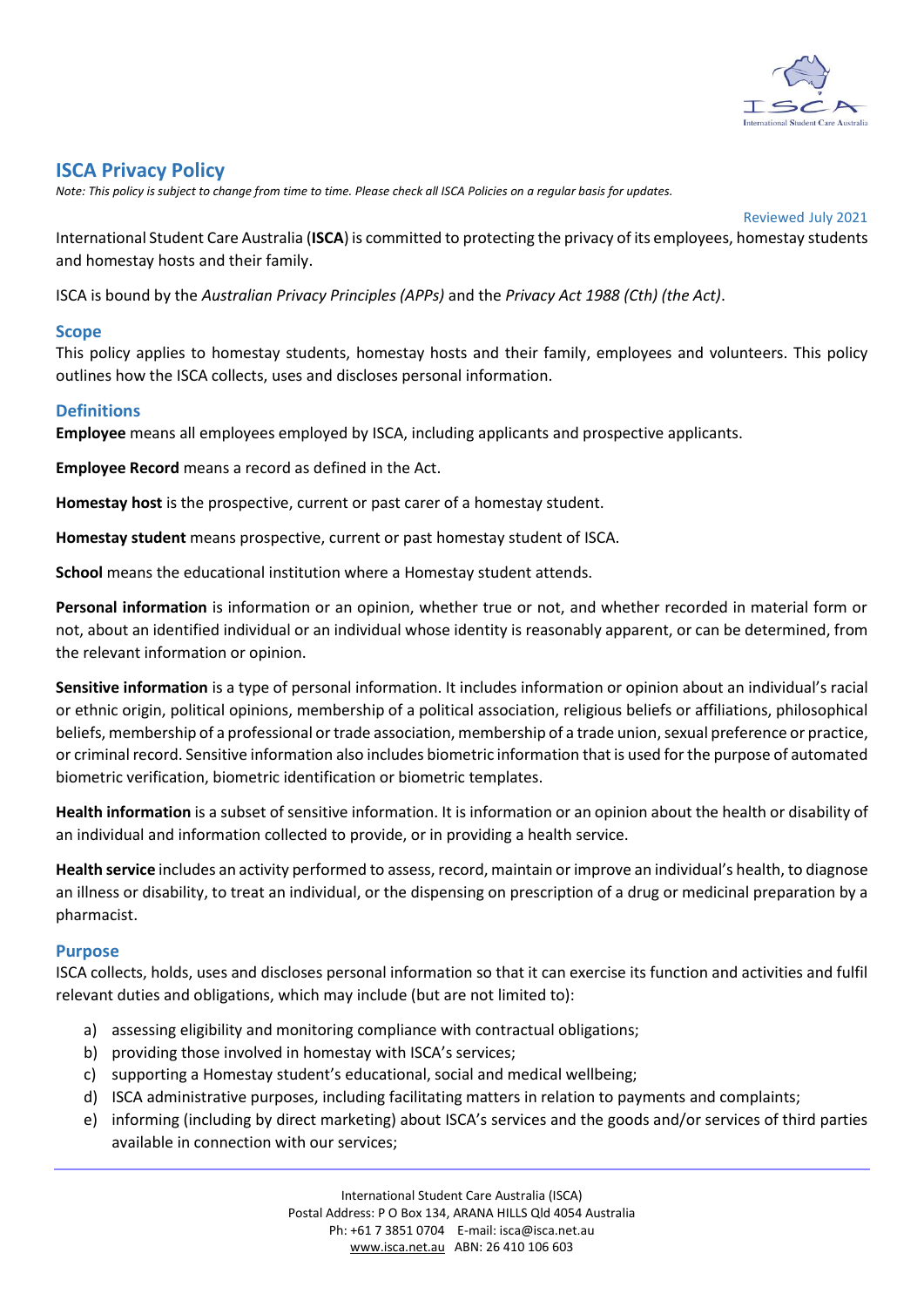- f) creating and updating ISCA's database(s);
- g) ensuring compliance with our contractual and other legal obligations;
- h) monitoring use of the Website for customer service purposes; and
- i) any other act we are required or authorised to do by law,

ISCA collects and holds personal information, sensitive information and health information about Homestay students, Homestay hosts and their families and Employees.

ISCA generally deals with personal and sensitive information regarding:

- a) Homestay students and Homestay hosts relating to the enrolment in the ISCA Homestay program;
- b) job applicants, staff members, volunteers and contractors; and
- c) persons who are involved with ISCA.

ISCA collects personal information about individuals to satisfy legal obligations and to fulfil its purpose as a homestay provider. If ISCA requests information to be provided and the request is not complied with, ISCA may be unable to enrol a prospective Homestay student or Homestay host or continue enrolment of a current Homestay student or Homestay host in ISCA's homestay program.

# **Collection**

# **Personal Information**

ISCA collects personal information about an individual by way of forms, face to face meetings, interviews and telephone calls. Other individuals may provide personal information about a person in dealings with ISCA.

ISCA may collect personal information about an individual from a third party, for example, an Agent providing a report. Collection of personal information from a third party will be undertaken where it is reasonably necessary to do so. Any personal information that is unsolicited will be dealt with in accordance with the APPs.

#### **Sensitive Information**

Sensitive information will be collected by ISCA where it is reasonably necessary for one or more of ISCA's functions or activities. It will only be collected with consent, unless one of the exceptions under the APPs applies.

# **Employee Records**

Under the Act, the APPs do not apply to Employee records. This means that the Act does not apply to how ISCA deals with an Employee record that concerns current and former Employees of ISCA.

# **Use and Disclosure**

ISCA will only use and disclose personal information for the primary purpose of collection or as otherwise specified in this Privacy Policy.

ISCA may disclose personal information to a School for administrative and management purposes including insurance, child protection and professional standards.

Personal information will only be used for a secondary purpose if consent has been obtained, where it is reasonably expected or if such use or disclosure falls within a permitted exception.

Sensitive information will be used and disclosed for the primary purpose of collection, unless ISCA is advised otherwise, or the use or disclosure is required / permitted by law.